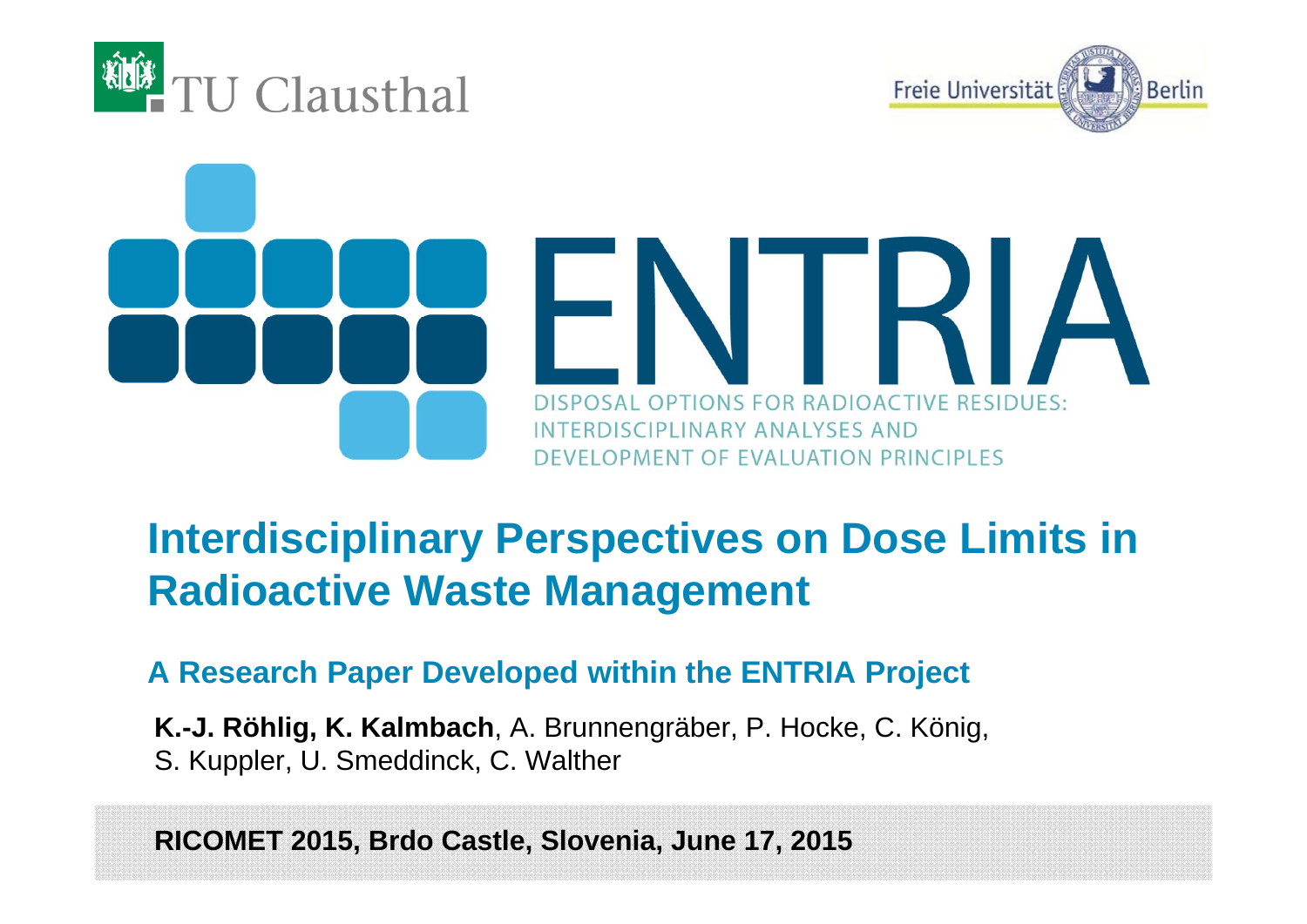



#### **Outline**

- I.The ENTRIA Project
- II.(Dose) limits and societal debates about health effects of ionizing radiation
- III. (Dose) limits and nuclear waste governance: The example of post-closure safety of deep repositories for radioactive waste

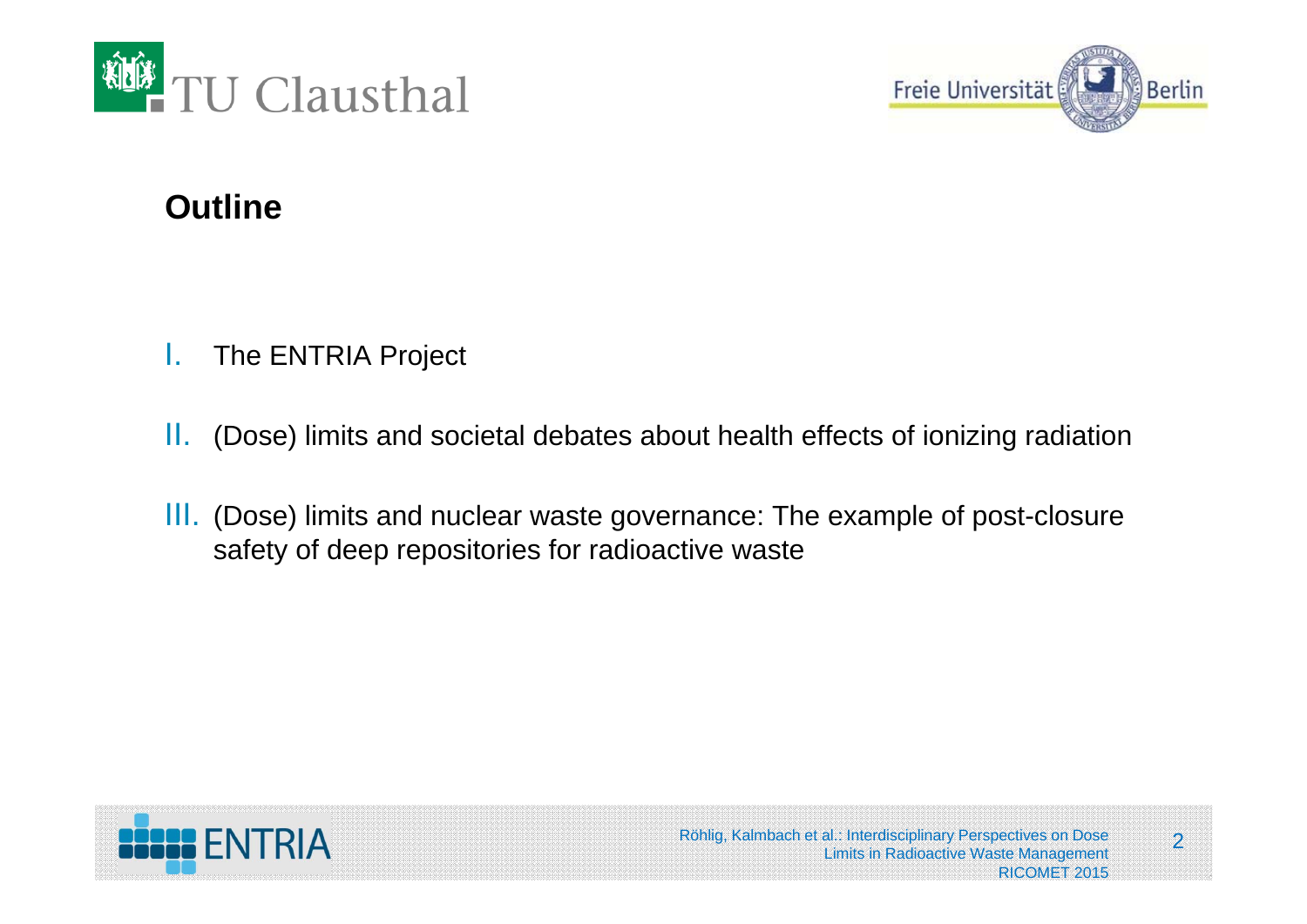



# **I. ENTRIA**

- ENTRIA Partners: 12 departments from German universities and major research institutions and one partner from Switzerland
- **Disciplines represented** 
	- Natural sciences
	- Civil engineering
	- Repository research
	- Philosophy
	- Law
	- Social sciences
	- Political sciences
	- Technology assessment





**Project stucture designed to foster interdisciplinarity** 

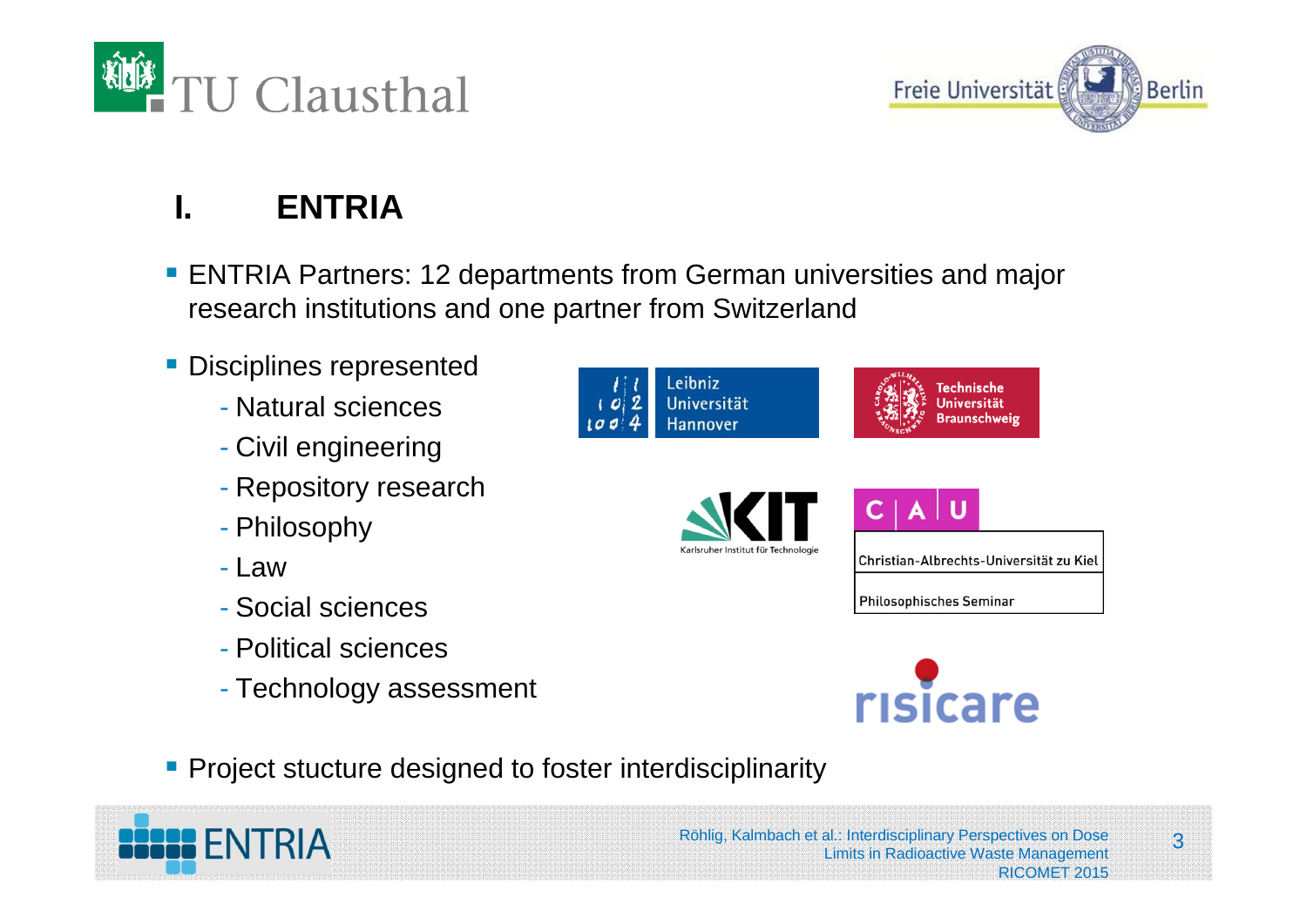



#### **Objectives and Fields of Work**

- **Disciplinary and interdisciplinary research regarding three waste** management options
	- Final disposal in deep geological formations without arrangements for retrieval
	- Emplacement in deep geological formations with arrangements for monitoring and retrievability
	- Prolonged surface (or near-surface) storage
- **Disciplinary and cross-disciplinary education**



 $\overline{\mathbf{A}}$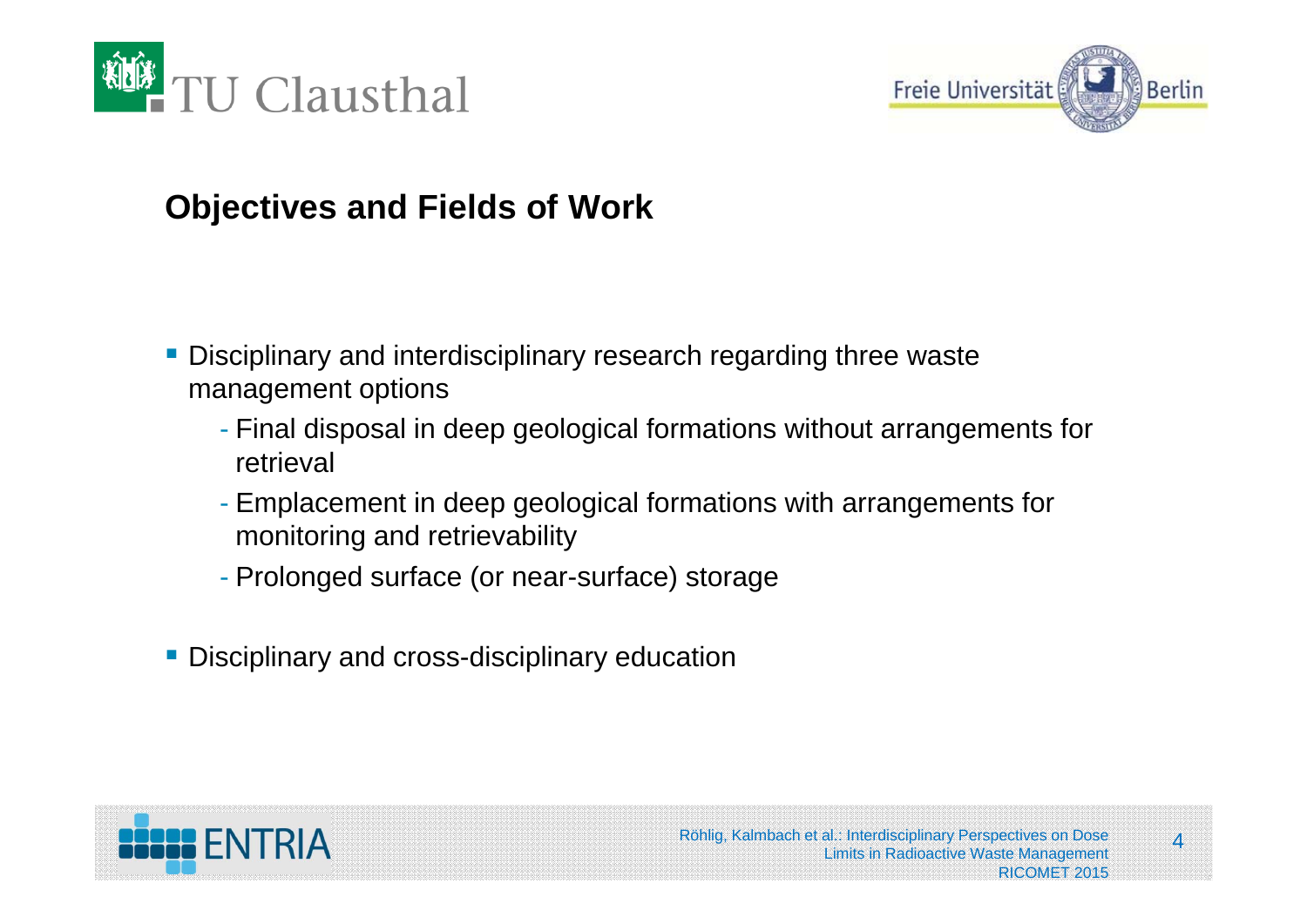



# **The ENTRIA Working Paper on Dose Limits**

- Based on recognitions that ...
	- Dose limits are of utmost importance when addressing both technical and governance aspects
	- Joint work on specific and pinpointed projects and topics is a major driver of interdisciplinary collaboration
- **Interdisciplinary synthesis: 14 propositions on the following themes:** 
	- Perceptions concerning effects of radiation
	- Genesis of such limits
	- Perception of (dose and other) limits (reference values, constraints, …)
	- Problems of the (dose and other) limits concept

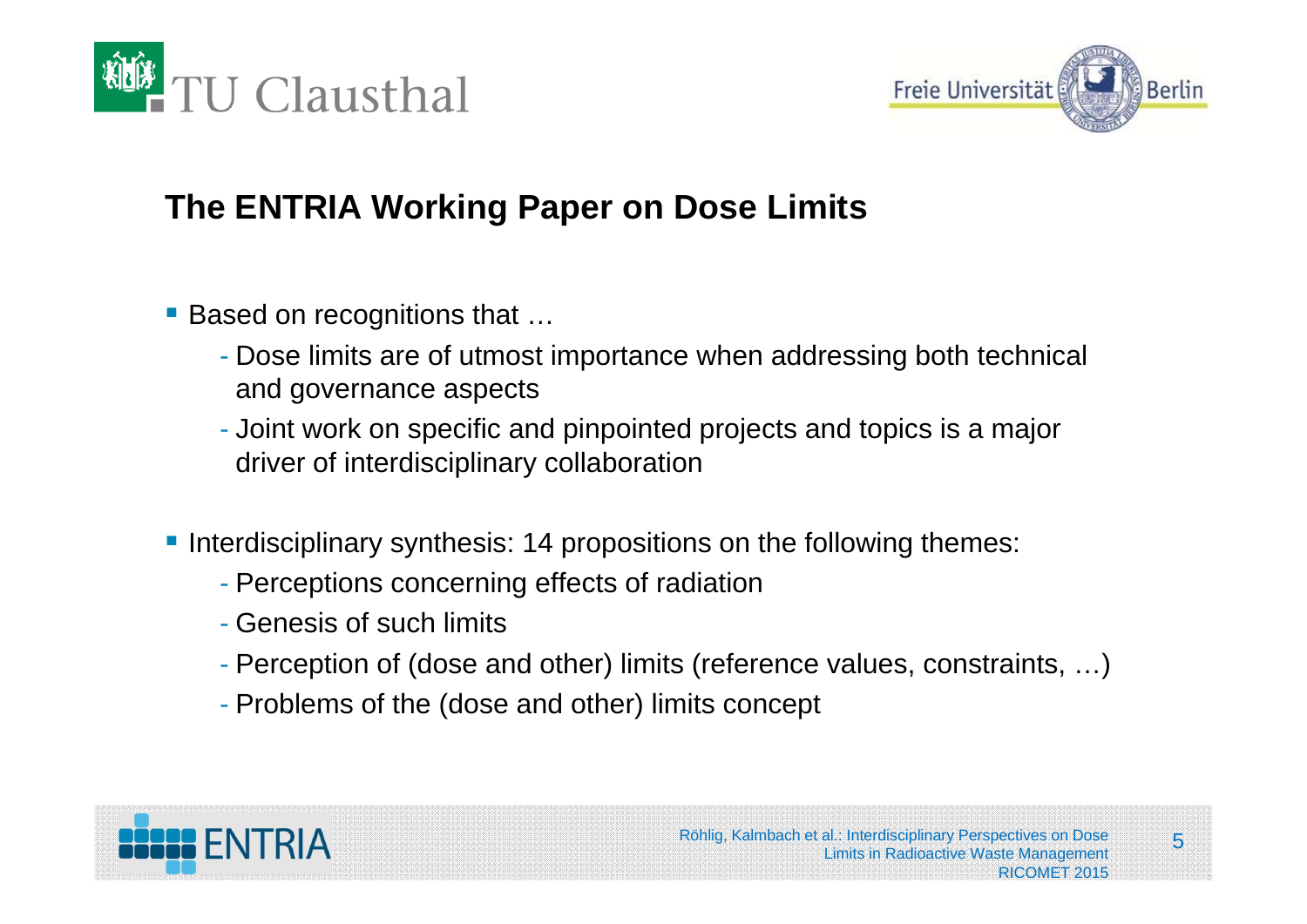



# **This presentation …**

- ... will focus on those areas that the presenters are most familiar with, i.e.
	- Societal debates about health effects of ionizing radiation
	- Post-closure safety of deep (geologic) disposal facilities for radioactive waste
- ... will, by such means, present selected propositions of the Working Paper (which is still a work in progress)
- ... will, therefore, NOT be able to cover the whole scope of the paper

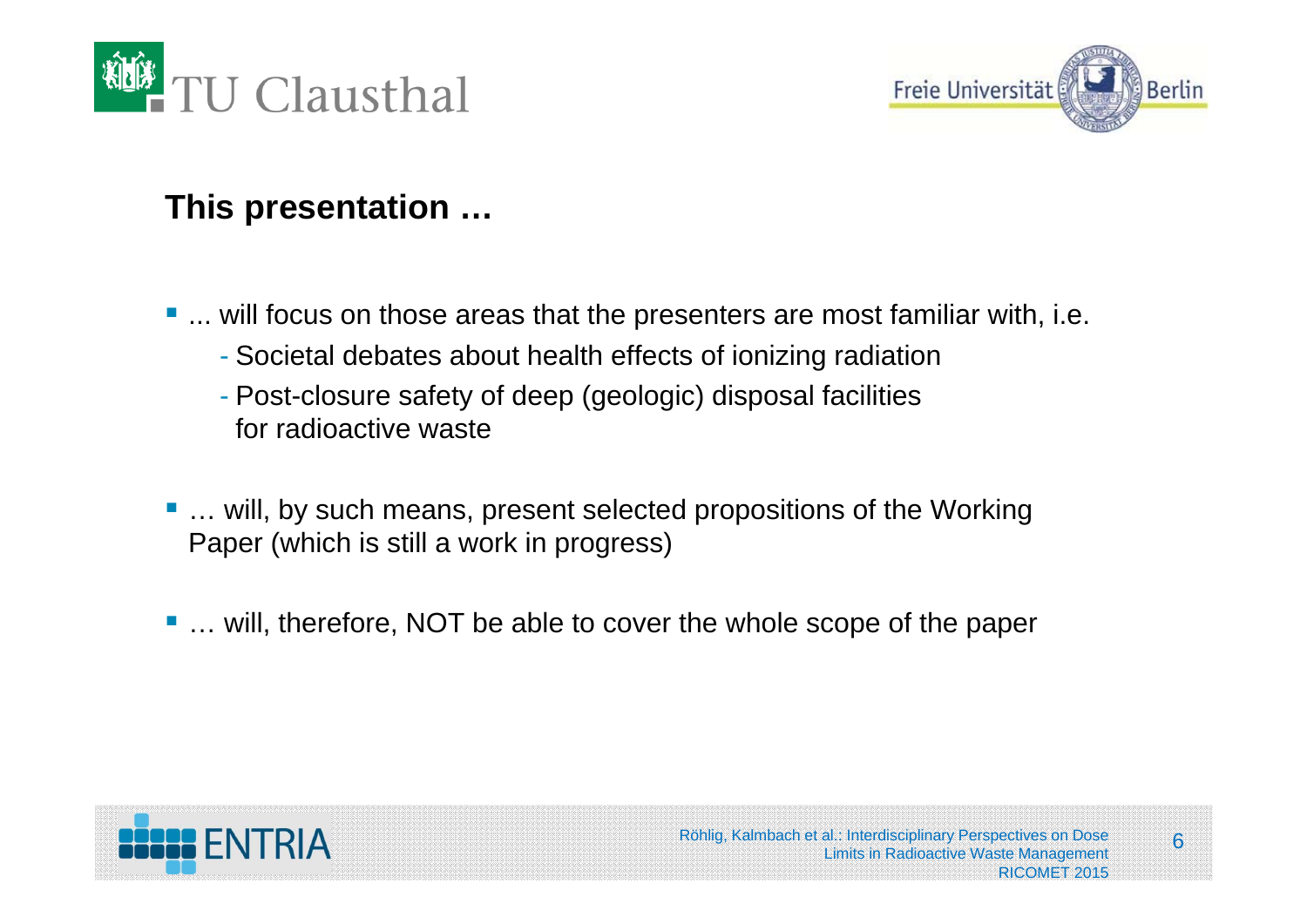



# **II. Limits – the bigger societal picture**

| <b>Limits fulfill</b><br>different<br>tasks in<br>different<br>societal<br>systems: | engineers          | • guideline for<br>developments                 |
|-------------------------------------------------------------------------------------|--------------------|-------------------------------------------------|
|                                                                                     | public authorities | • basis for decision-<br>making about licensing |
|                                                                                     | public             | • indicator for threats                         |
|                                                                                     | media              | • (in case of exceeding<br>limits) news value   |

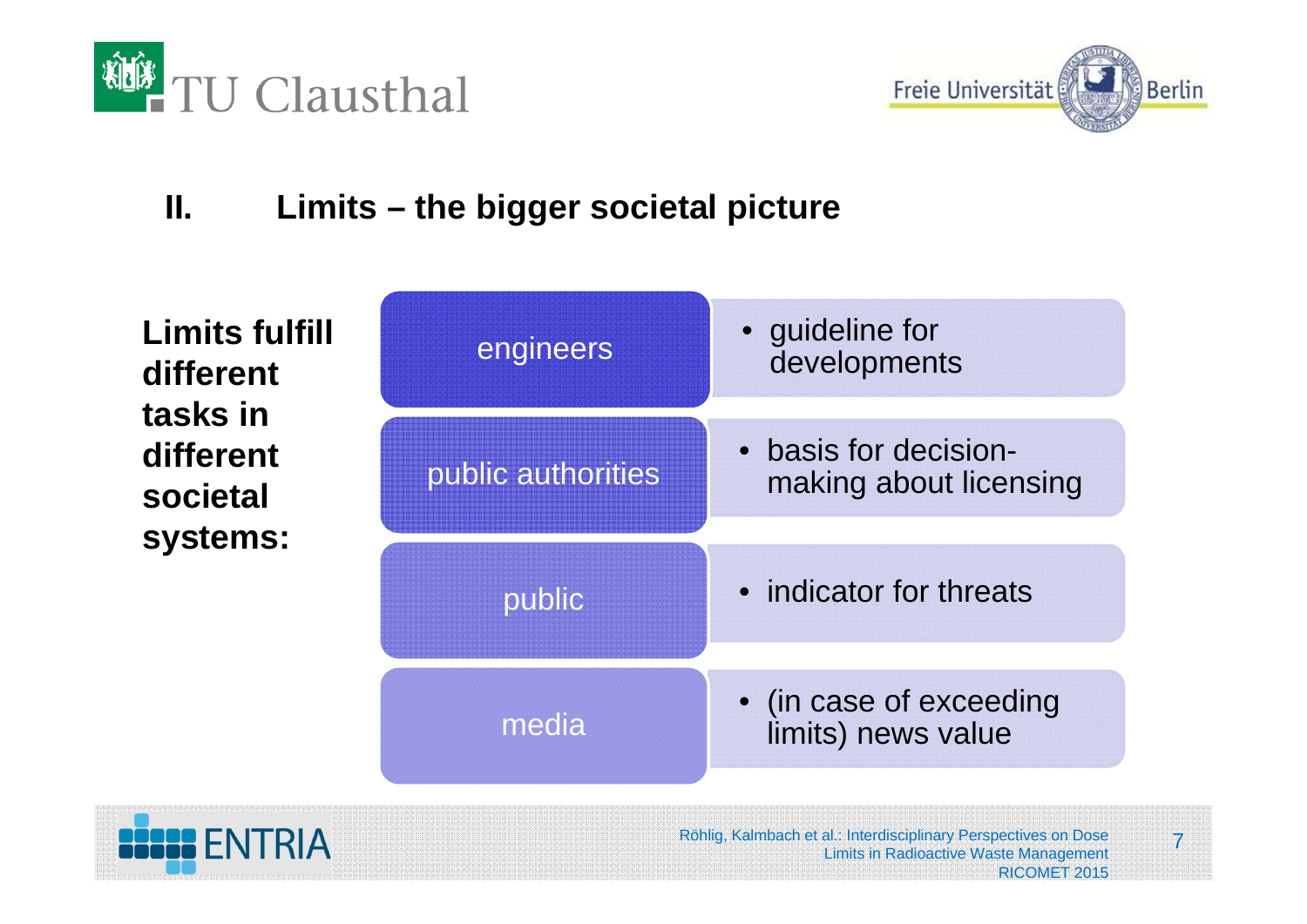



**Problem of the internal logic of the limit system:**

Safety margins and coefficients

Call for stricter limits and loss of trust in these agents

**Temporary** exceedance of limits  $\rightarrow$  no need for concrete action

Public perception: scientists and public experts are belittling the situation



Röhlig, Kalmbach et al.: Interdisciplinary Perspectives on Dose Limits in Radioactive Waste Management RICOMET 2015

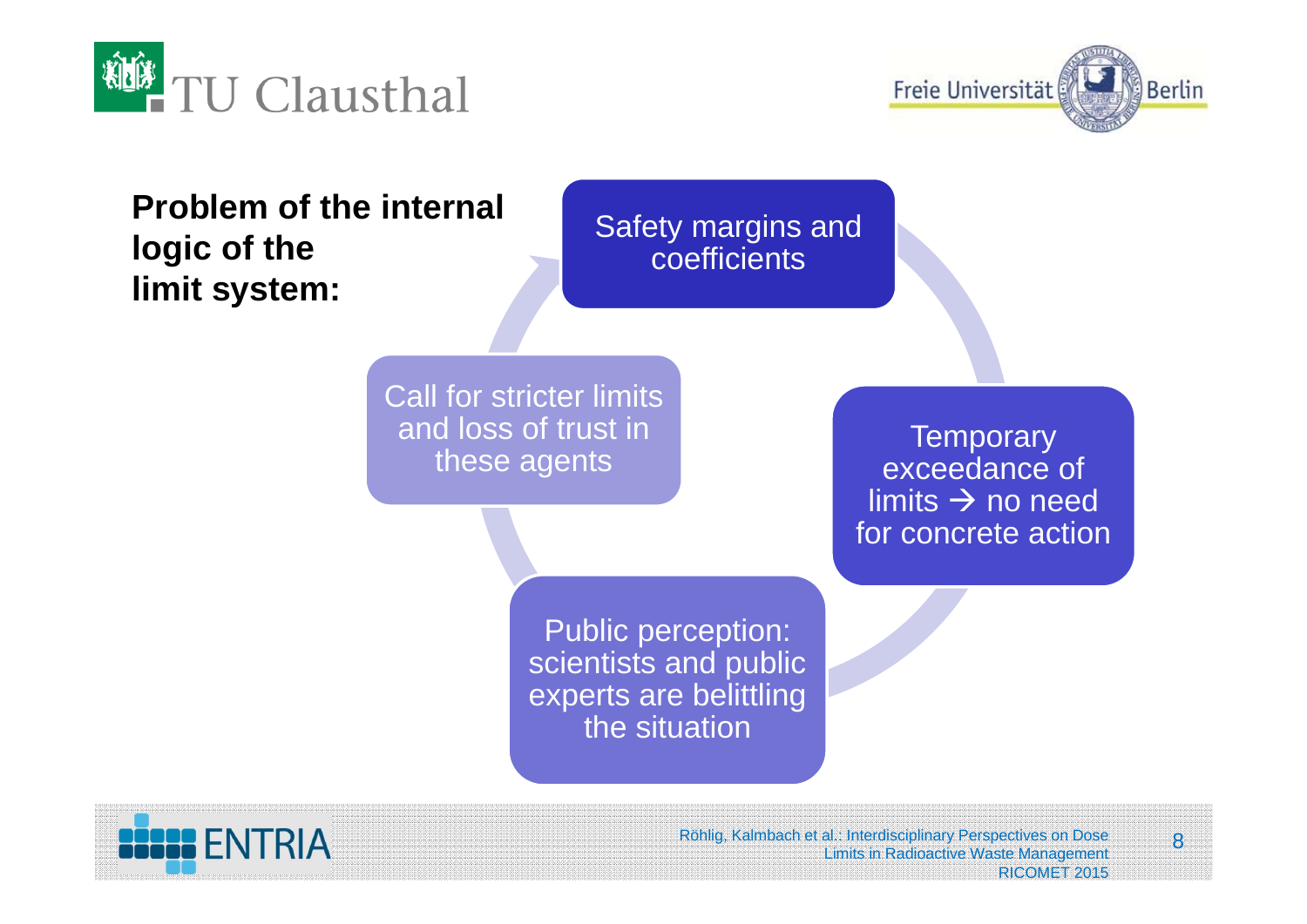



# **(Dose) limits and societal debates about health effects of ionizing radiation**

- A loss of trust already occurred in many countries in relation to the nuclear complex
- $\mathbb{R}^2$  (Dose) limits – and in particular the exceedance of (dose) limits – have become a central point of attention, as the complexity of the entire nuclear issue is reduced here to a simple number
- **Thus, the debate about dose limits is often not a debate about a specific** numerical (dose) limit, but represents the debate about the national (or even international) nuclear techno-political regime as such



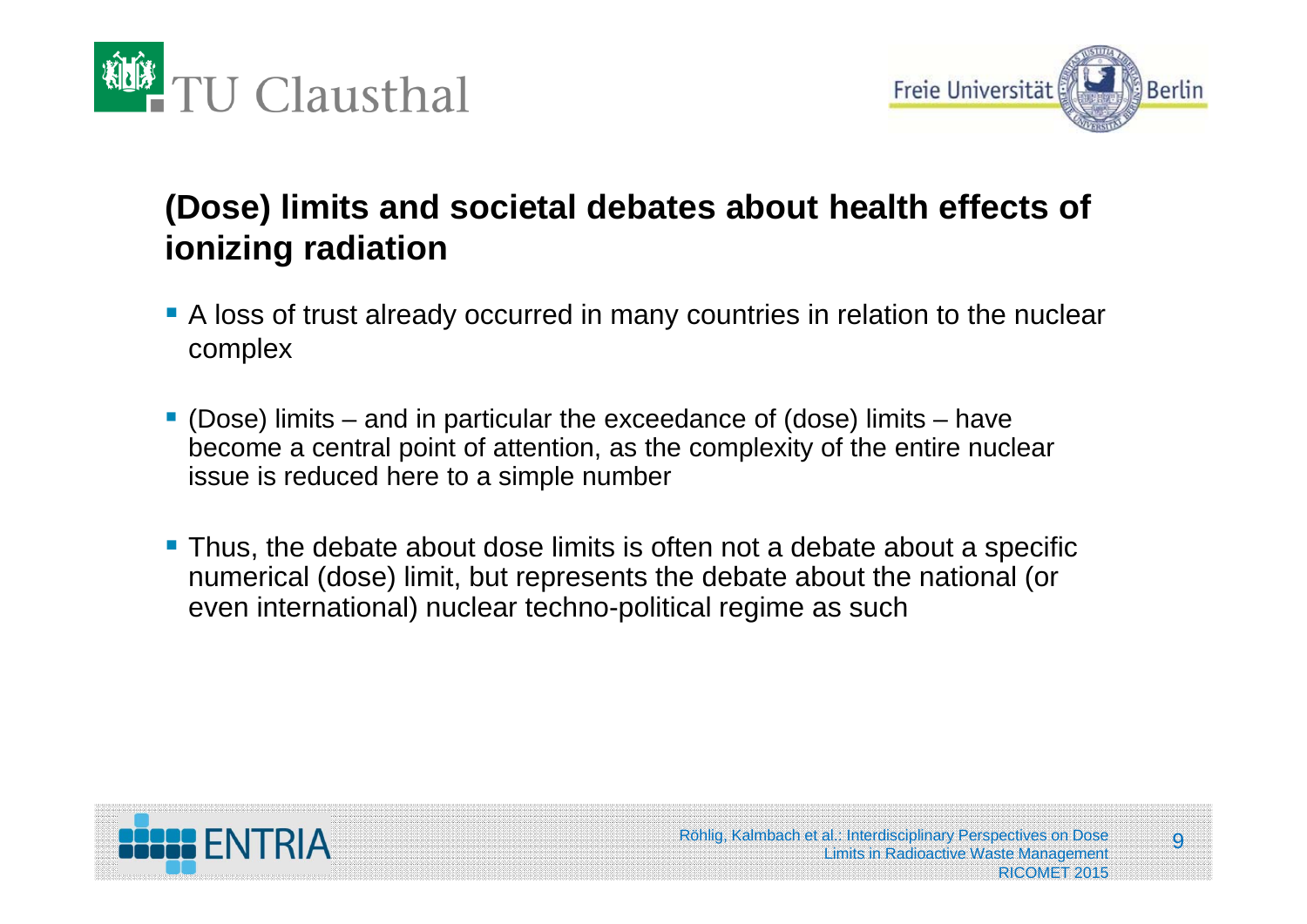



# **ENTRIA propositions:**

- **The use of dose limits in the frame of regulatory systems is being put into** question both with regard to scientific and governance questions
- The strategy of addressing this loss in trust with concepts like "better educating the public about risk" did not increase trust in the system, as the initiators of these campaigns were not considered trustworthy.
- As ionizing radiation is broadly considered a health threat without any threshold, there is a strong societal demand for zero-emissions of nuclear facilities. This demand also holds for facilities for deep geological waste disposal.

(These propositions focus on the situation in Germany)



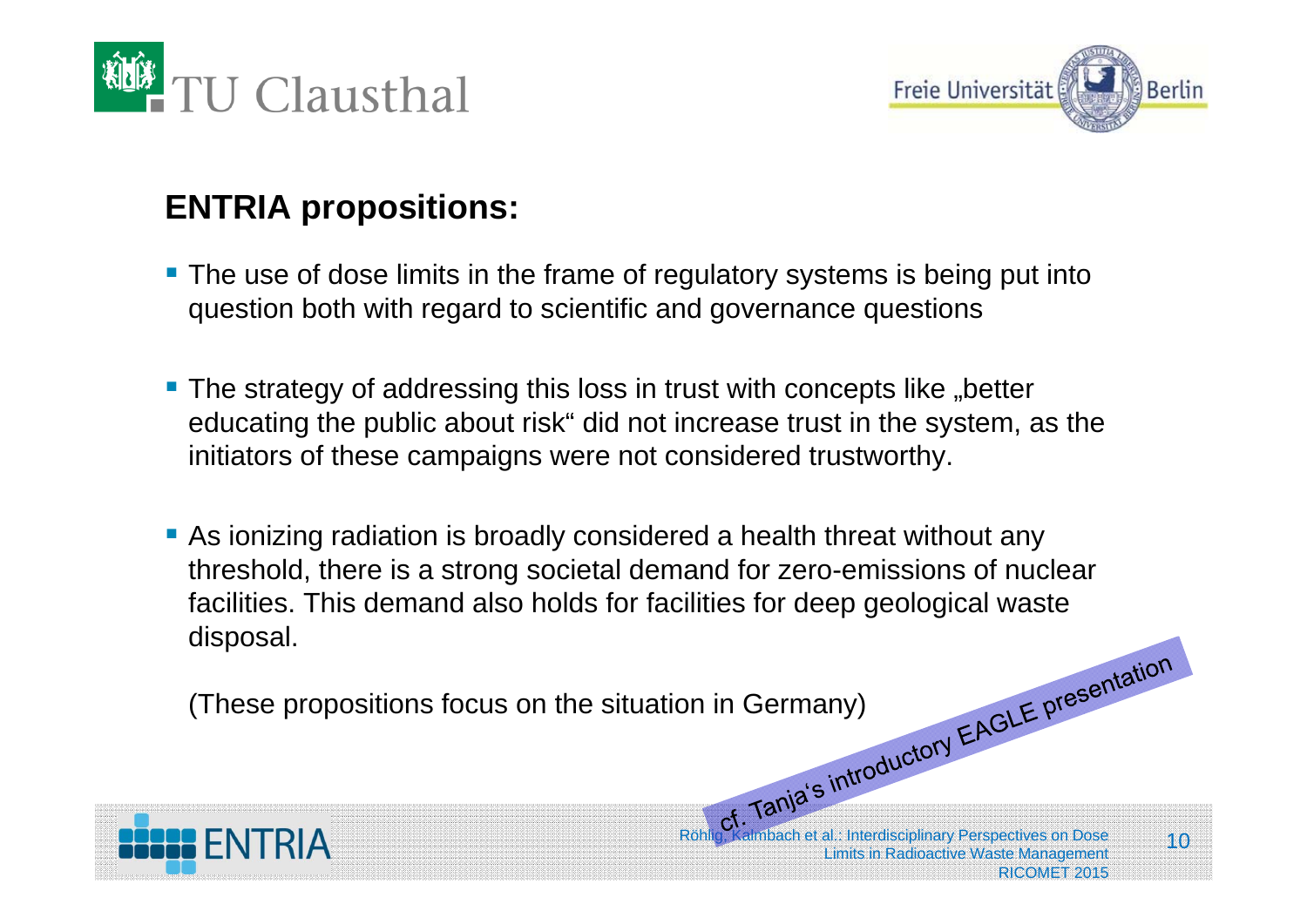



**III. (Dose) limits and nuclear waste governance: The example of post-closure safety of deep repositories for radioactive waste**

- What are the specific implications for nuclear waste management, in particular with regard to deep geological disposal?
- In this respect, these conflicts are not only negotiated for the here and now, but for timescales and planning processes that reach far into the future

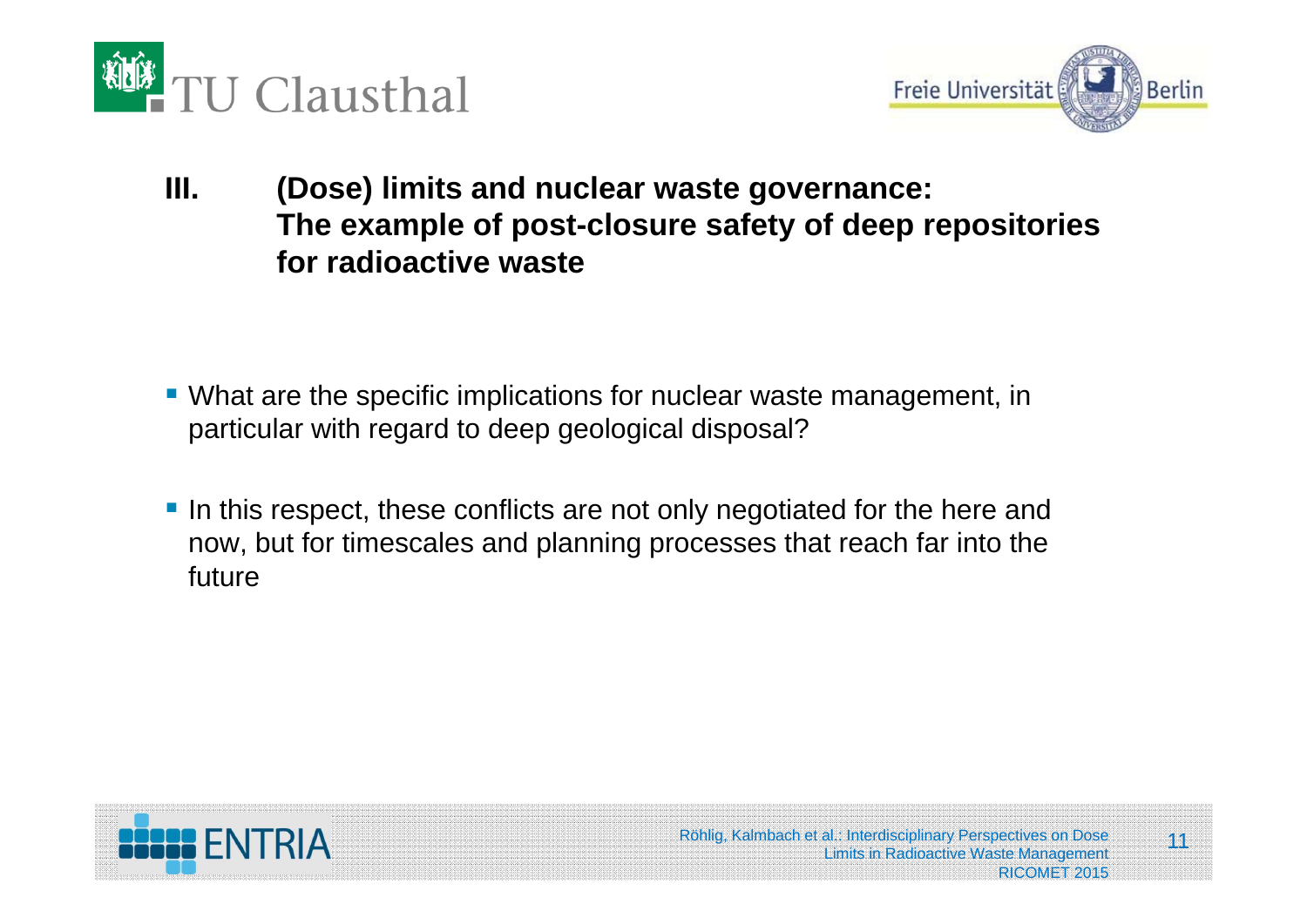



### **Criteria for long-term safety of deep repositories**

- The intent is "passive safety" in other words: "protection" in the usual (active) sense cannot be relied on
- **The guiding principle: Exposure of future generations must not exceed** what is accepted today
- **Note, however:** 
	- Compliance timeframes of up to 1 Mio years
	- Compliance with numerical criteria can only be demonstrated by …
		- developing and postulating scenarios (potential future system evolutions)
		- performing assessment calculations for these scenarios using numerical models

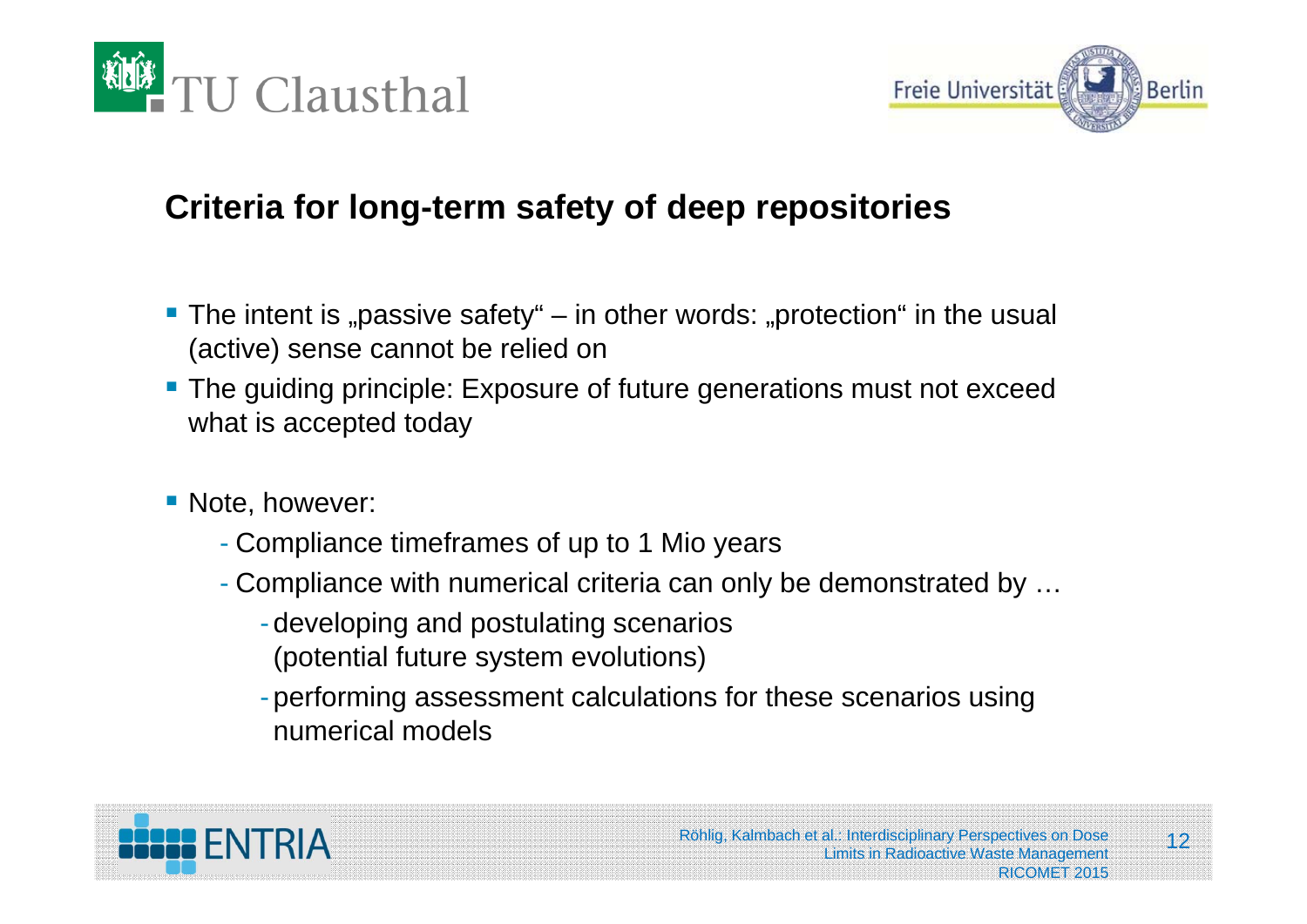



### **Integrated modelling: results**





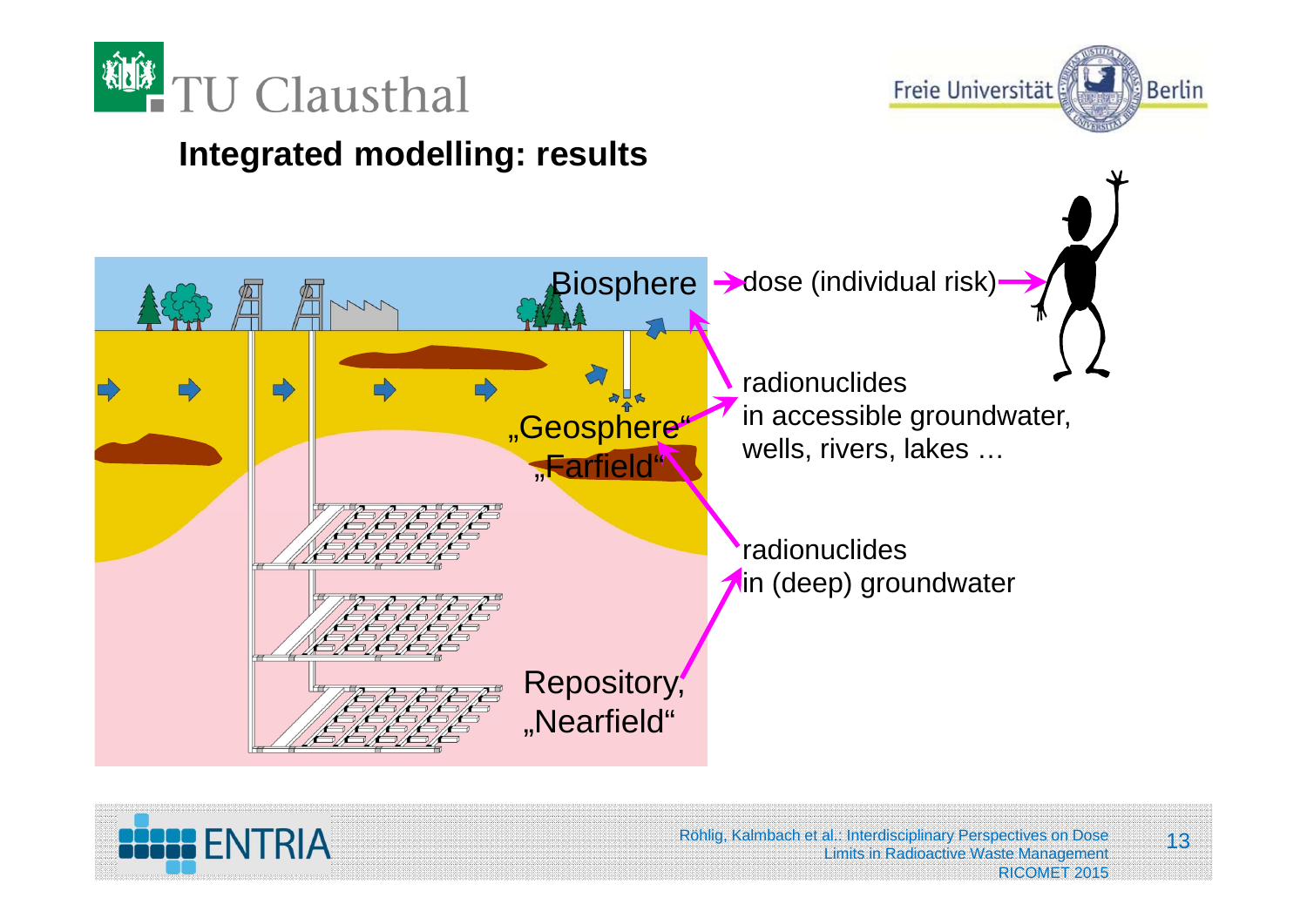



#### **However: Loss of predictability with time …**



Reasonable predictability for …

some years





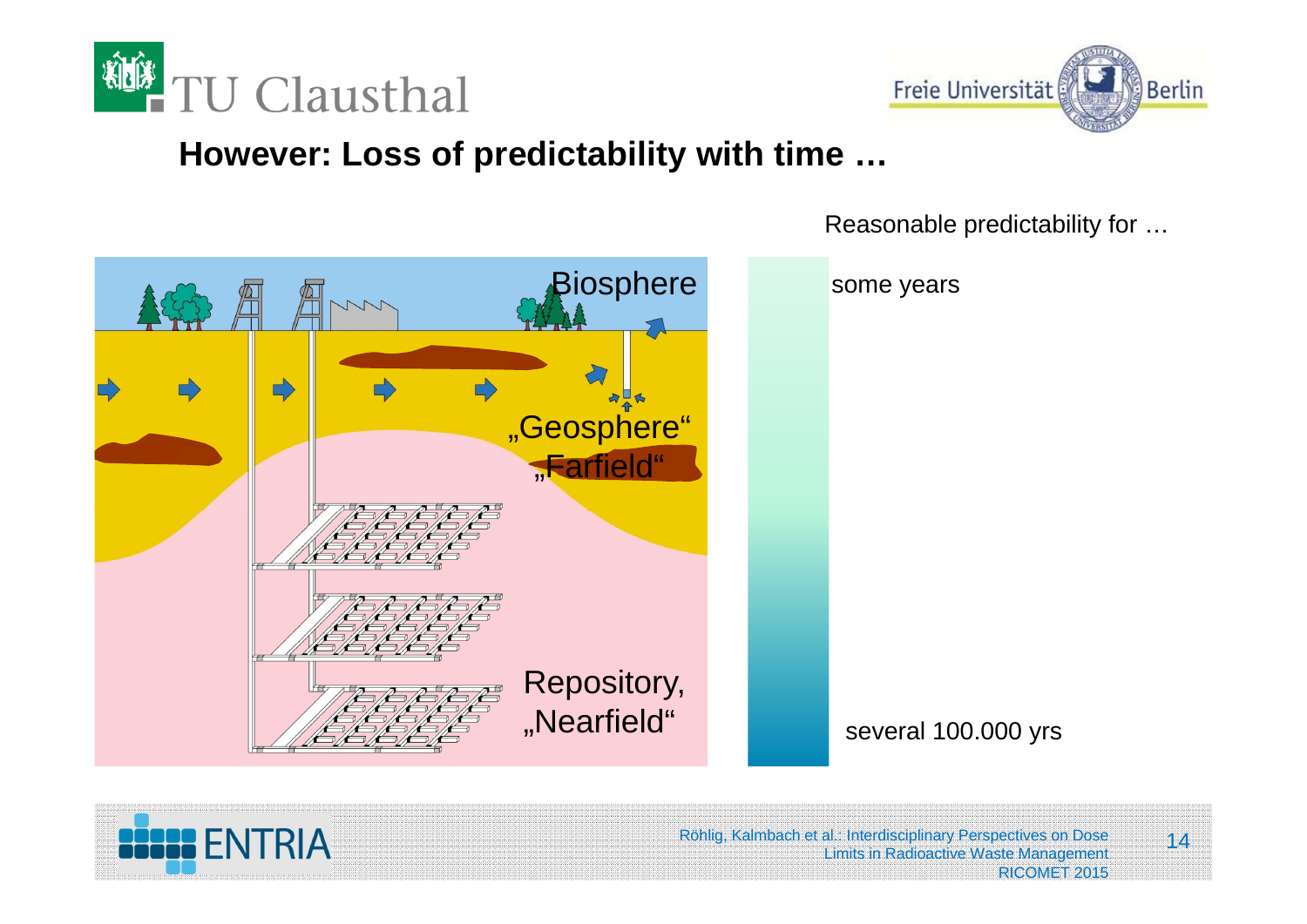

**BESSE ENTRIA** 



#### **Roles of system components**



 $\triangleright$  "Protected good"

Röhlig, Kalmbach et al.: Interdisciplinary Perspectives on Dose Limits in Radioactive Waste Management



RICOMET 2015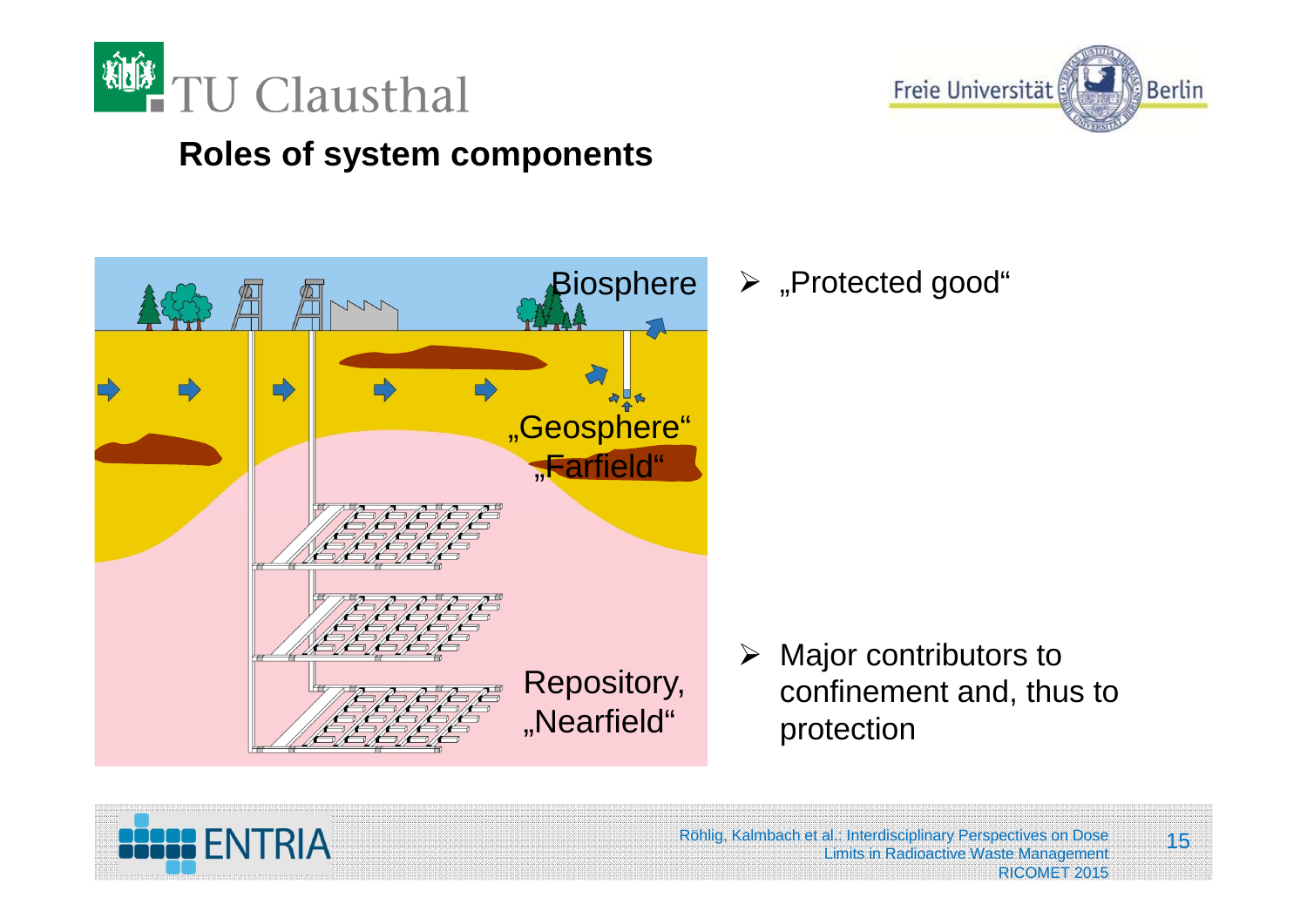



#### **From ICRP 122 / 103**

- **"** "In the very long term, dose and risk criteria should be used for the comparison of options rather than a means of assessing health detriment."
- "... dose estimates should not be regarded as measures of health detriment beyond times of around several hundreds of years … represent indicators of the protection afforded by the disposal system"



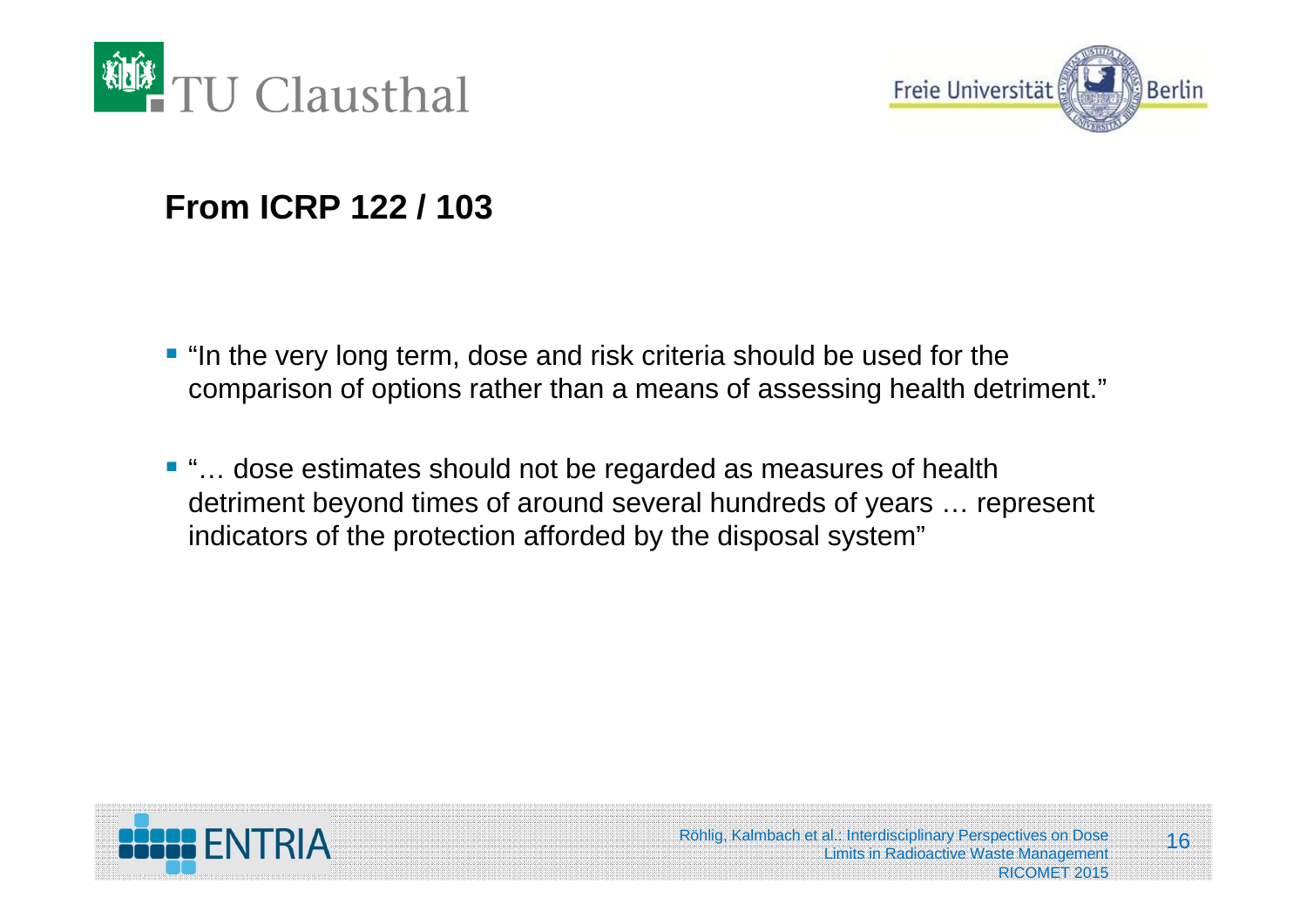



# **Different perceptions of numerical indicators**

# *For specialists*:

- One piece of the compilation of evidence
- Associated with (sometimes considerable) uncertainties
- To be understood in context of assumptions, scenarios, …
- to be taken with a "grain of salt"
- HOWEVER: still indispensable (regulatory compliance, optimization)!

# ■ For others:

- Perhaps THE safety information? Discussion with mass media, politicians etc. tend to focus on numerical criteria
- Example: see Hocke & Röhlig 2013



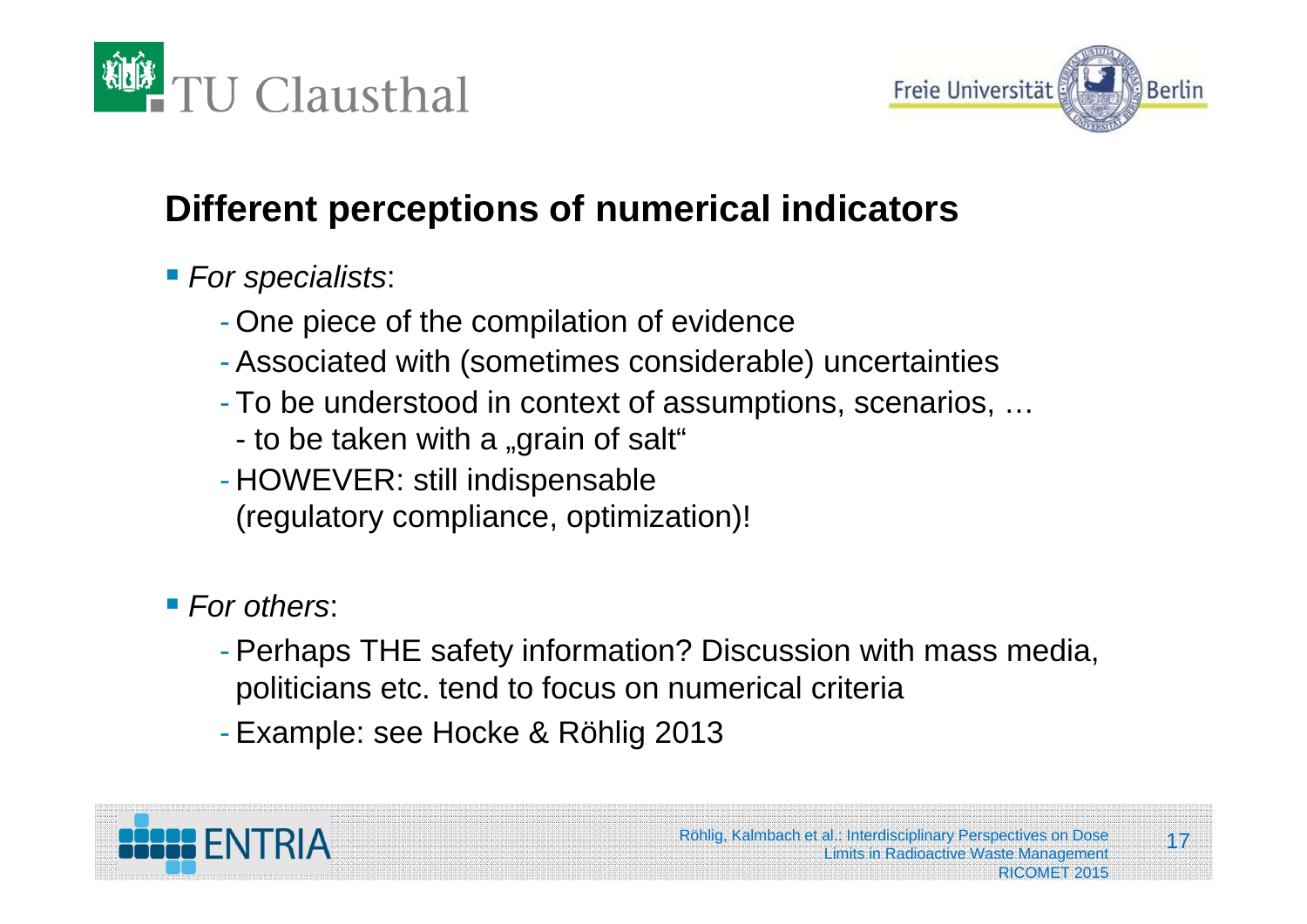



# **ENTRIA propositions:**

- (Dose) limits are the result of scientific, societal and political negotiations and stipulations. They are based on knowledge, perceptions and interests.
- $\mathcal{L}_{\mathcal{A}}$  (Dose) limits do not stand alone but are woven into various sets of regulations. However, different actors perceive and judge the relevance of these contexts most differently.
- Classical concepts of (dose) limits are not helpful when addressing societal controversies about radioactive waste management.
- $\triangleright$  Thus: What are we looking for?
- $\triangleright$  Given that limits et al. are indispensable for specialists, are we looking for  $\dots$ 
	- supplements?
	- alternative ways of communication?
	- something else?

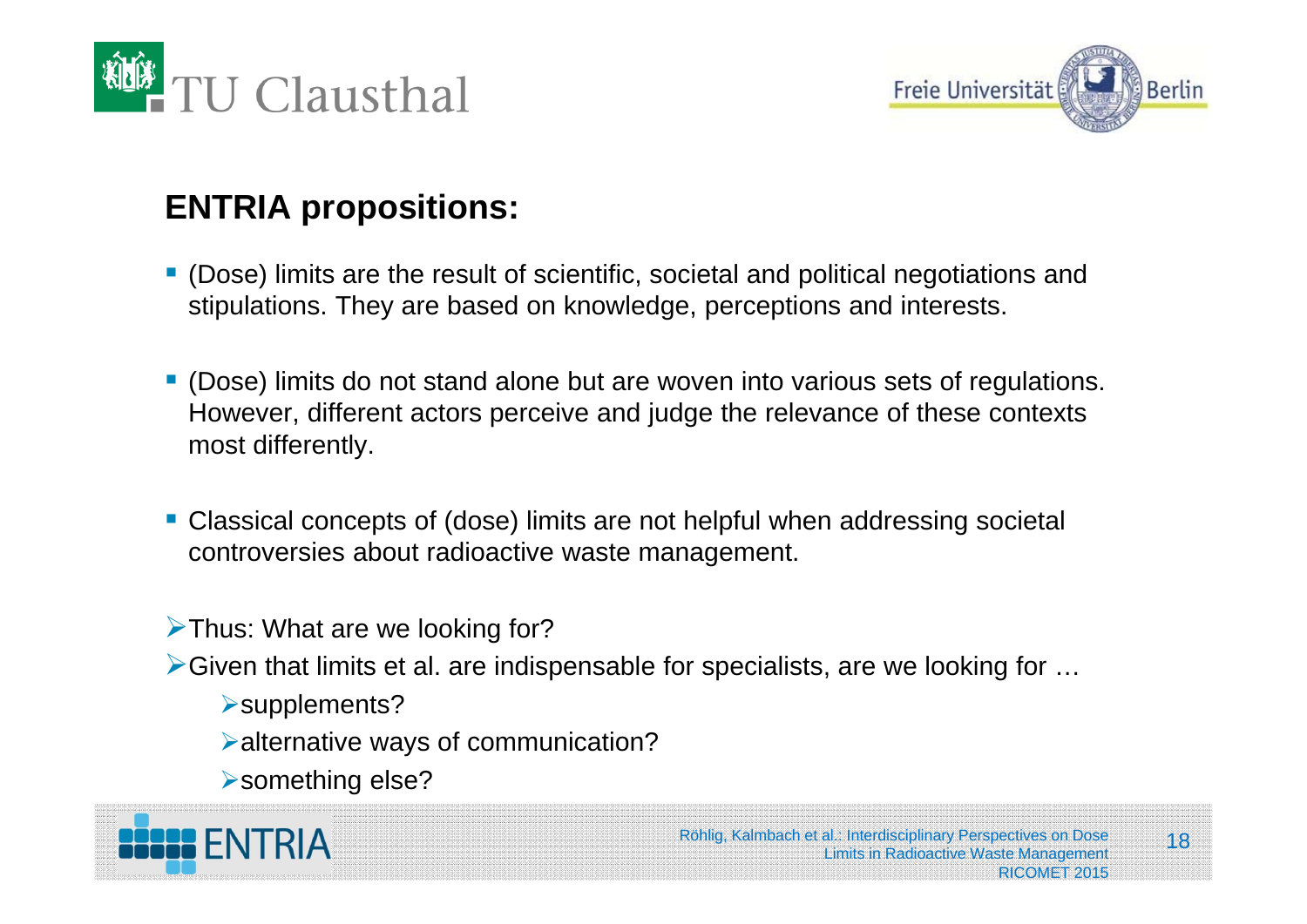



#### **Roles of system components**





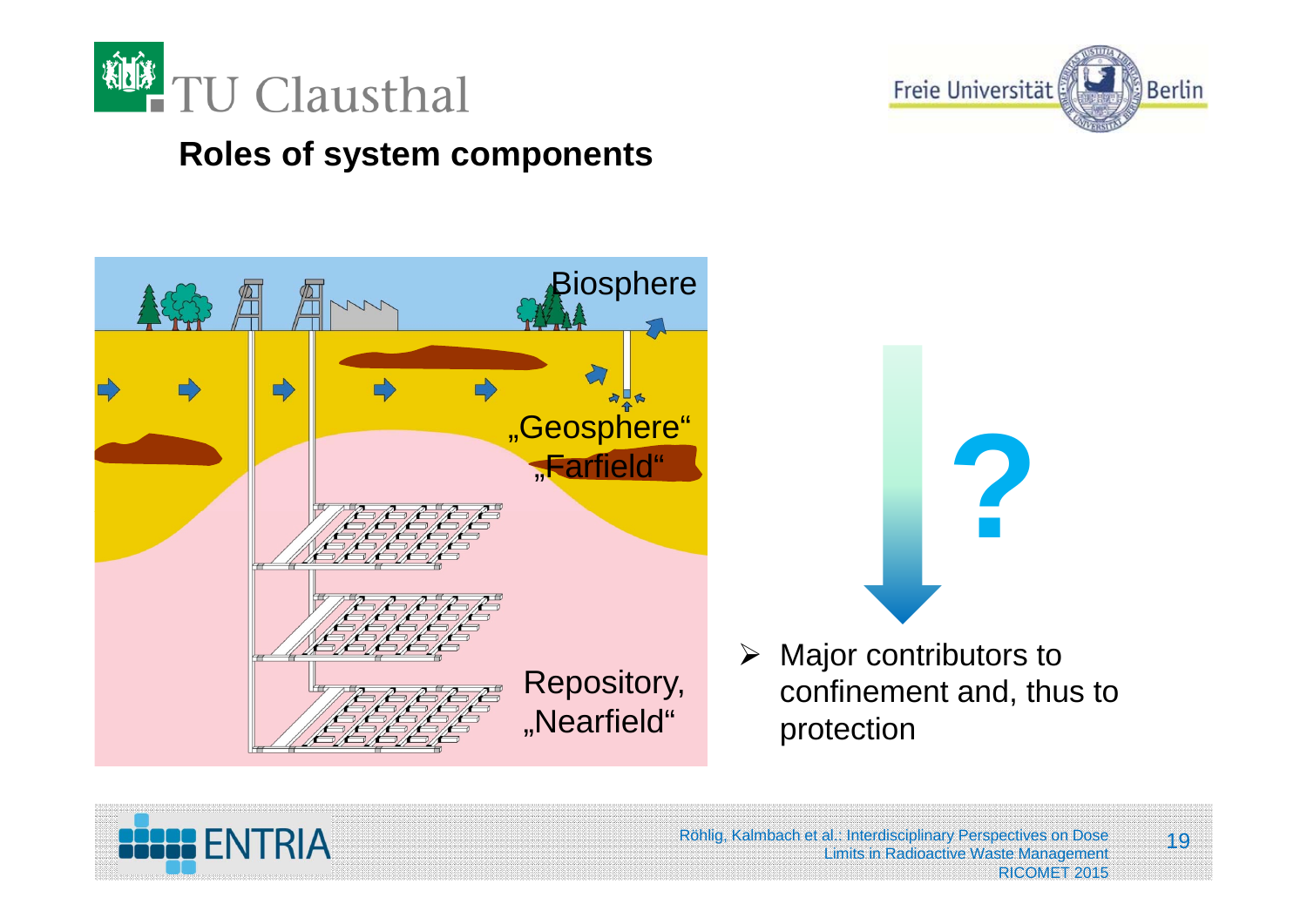



#### **Thank you for your attention!**

- www.entria.de
- info@entria.de
- **02S9082A** 02S9082B 02S9082C 02S9082D 02S9082E



Bundesministerium für Bildung

GEFÖRDERT VOM

und Forschung

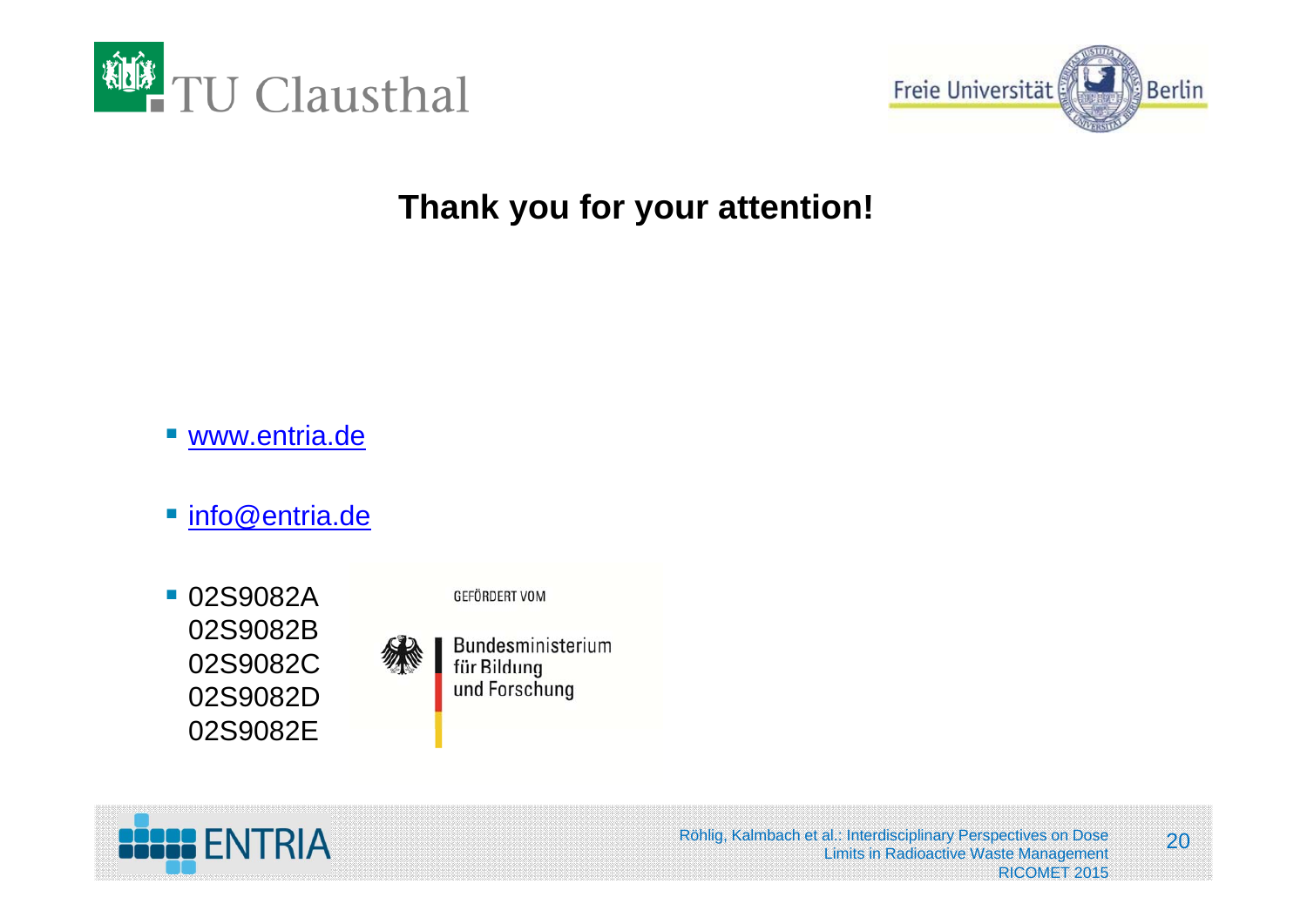



#### **Backup slides**

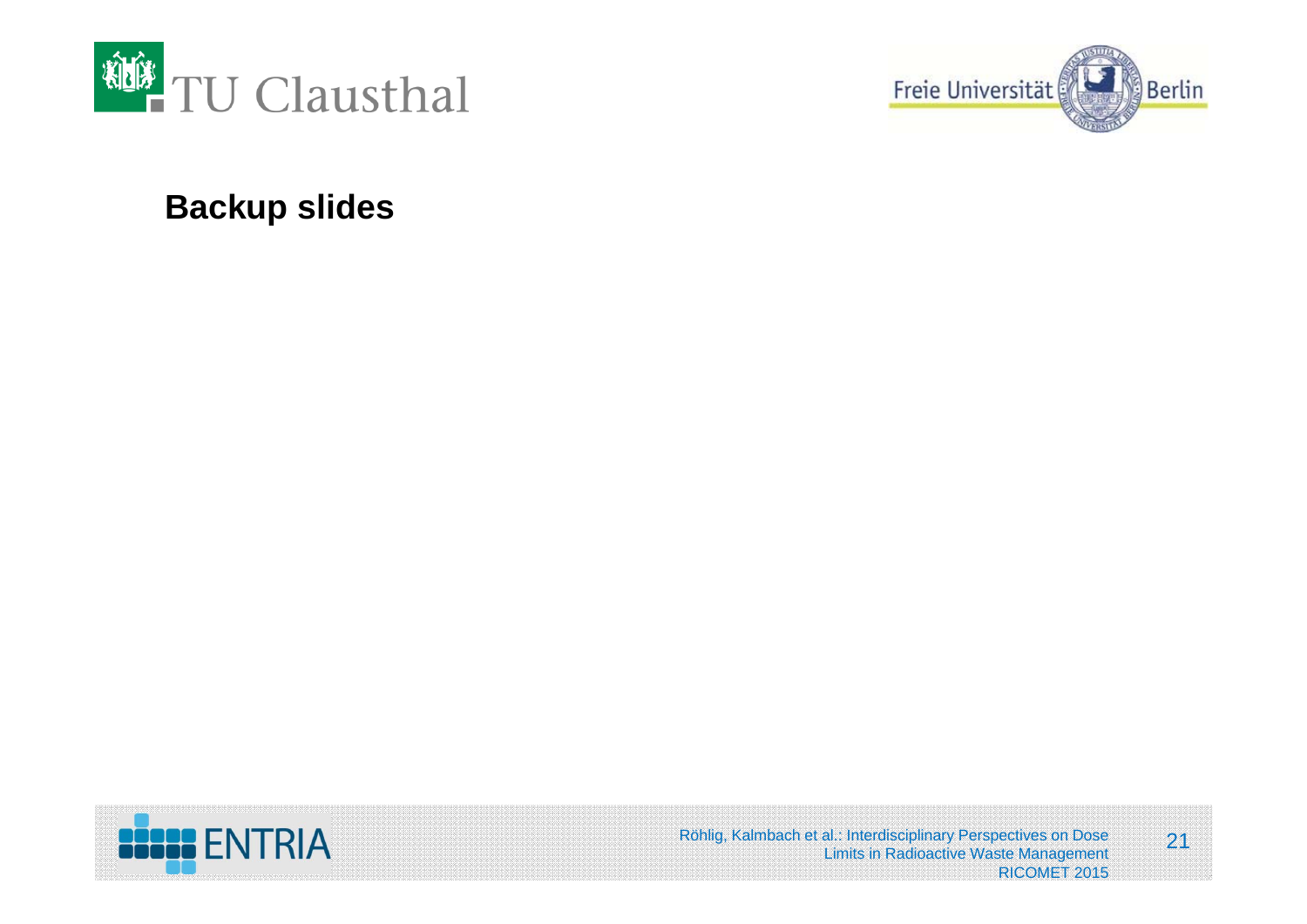



#### **ENTRIA: Organizational Structure**



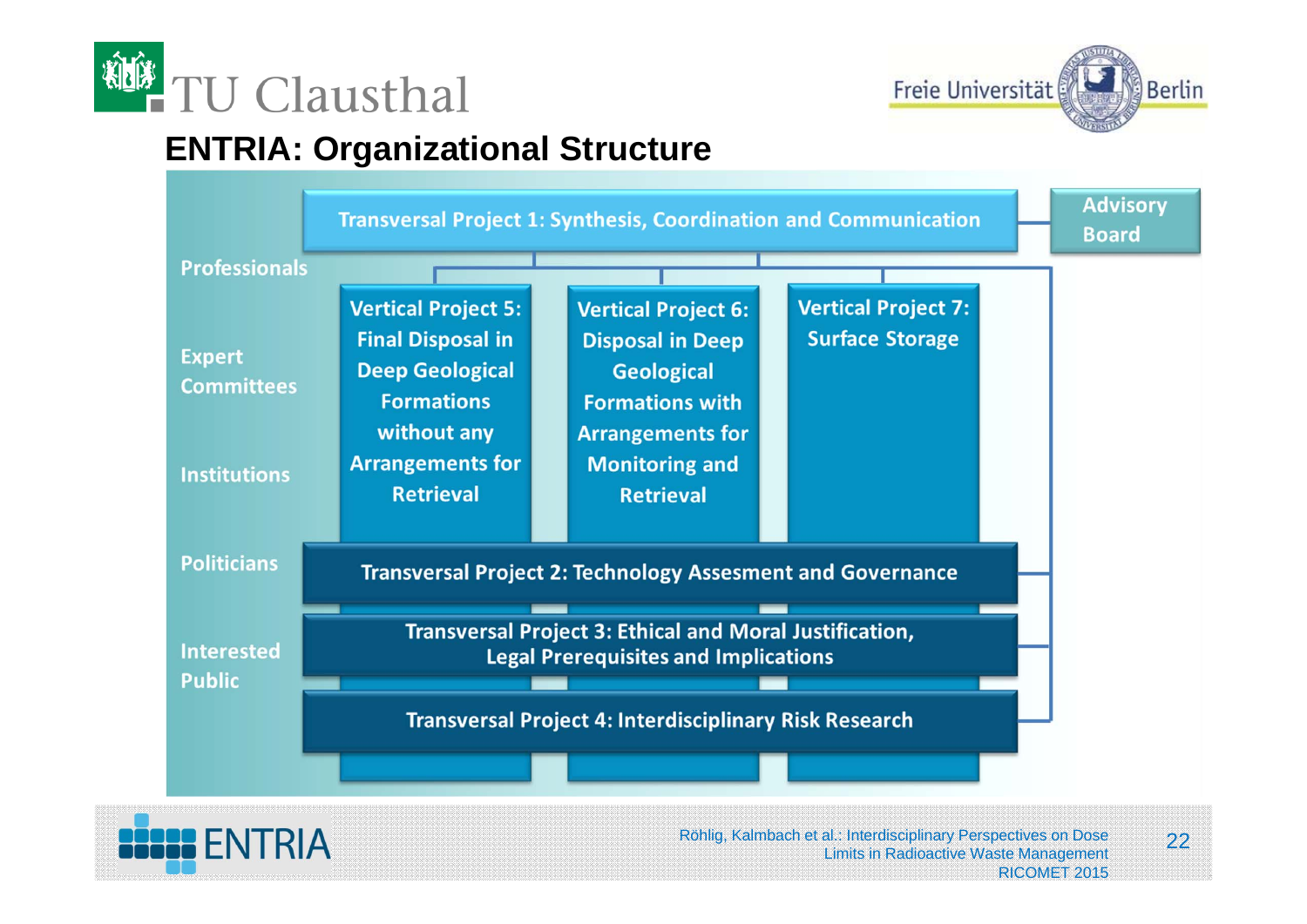



#### **By the way: Please note …**

… that disposal specialists use the word "optimisation" NOT in exactly the same way radiation protection specialists do:

- **Example 1** chosen option is **not necessarily the one associated with the lowest dose** … from optimisation of radiological protection to system optimisation
- $\mathcal{L}_{\mathcal{A}}$  … the normal process of **stepwise development** of a repository from a conceptual basis to its implementation … is by itself a sufficient process of optimisation
- **Ditial Cherfactors** than radiological protection will be typically taken into account … quality of the design and its conception, such as predictability, demonstrability, feasibility of construction, flexibility of operation, maintenance and retrievability. Factors of more societal nature will include availability of transport routes, public acceptance and cost.

http://www.oecd-nea.org/rwm/reports/2010/nea6836-optimisation-ENG.pdf

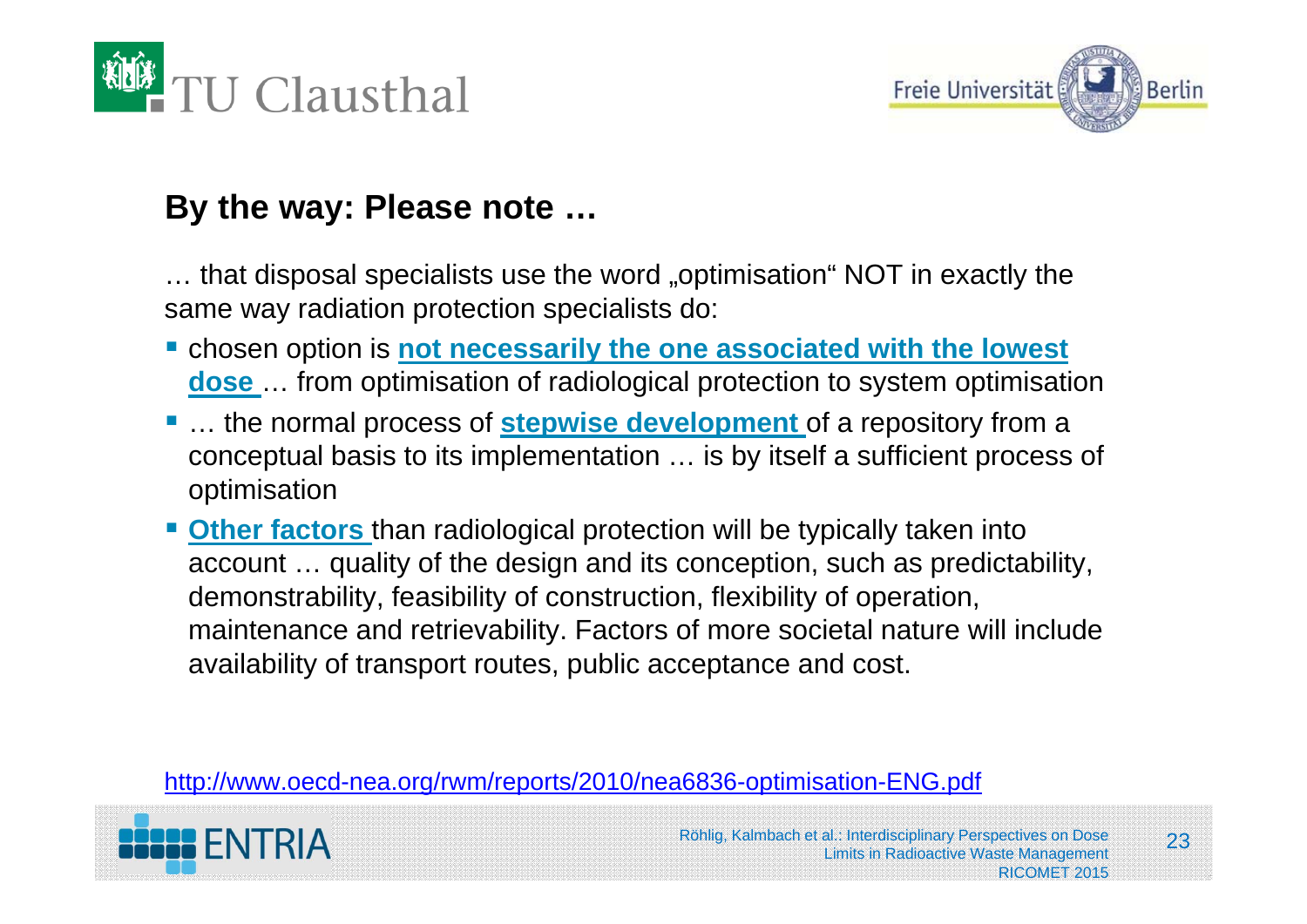



#### **The broader perspective: Safety case**

- Safety Case: "a formal compilation of evidence, analyses and arguments that quantify and substantiate a claim that the repository will be safe" (OECD/NEA 2013)
- Calculation / modelling ...
	- produces a broad variety of results ("**indicators**"): from *annual individual effective dose* to *container lifetime*, some being amenable to comparison with regulatory criteria for compliance check
	- is, however, just one (though central) line of evidence in a Safety Case, others being, inter alia,
		- Geosynthesis
		- Engineering arguments concerning suitability of the design, construction and operation
		- Research results
		- Administrative and managerial arguments